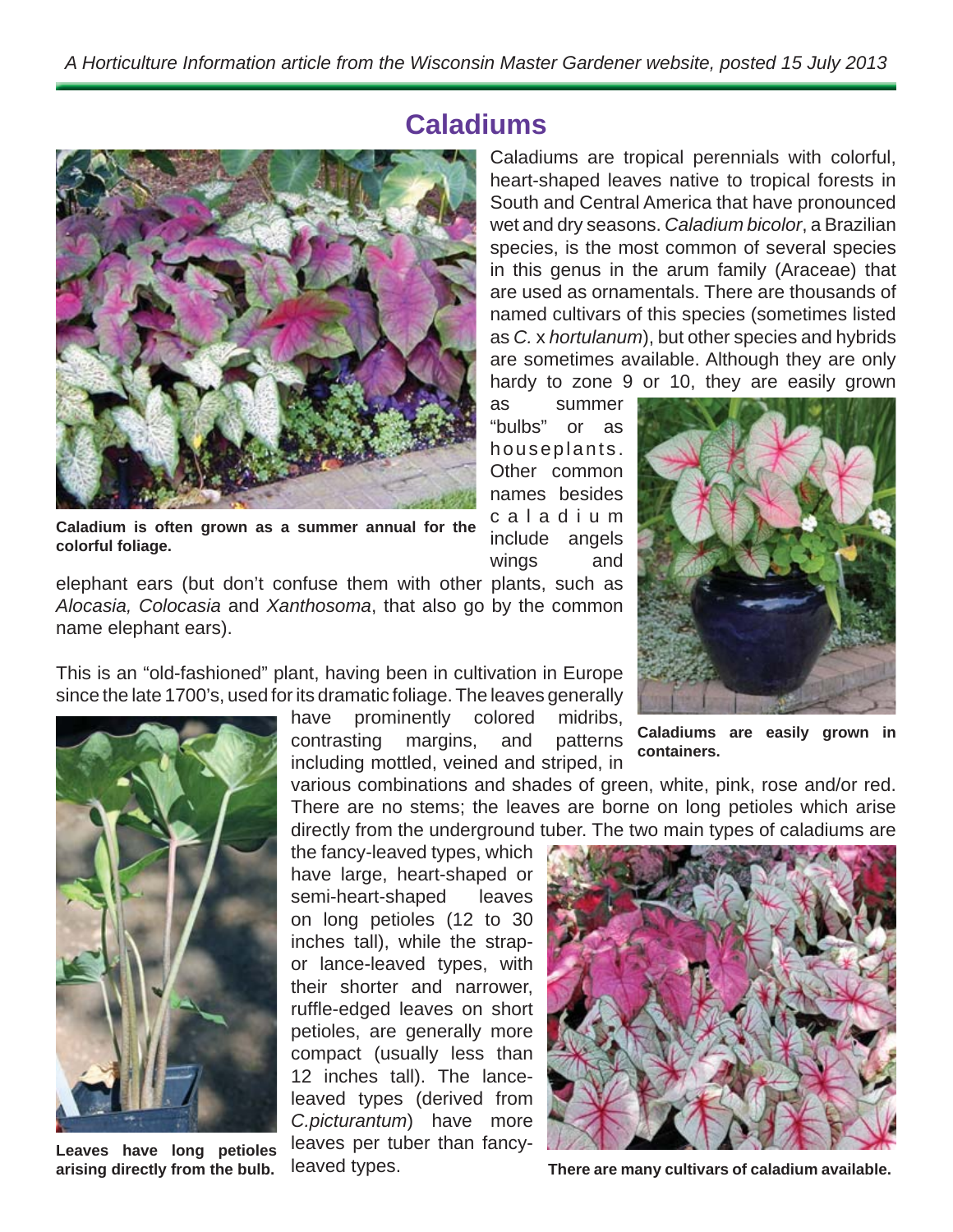Although they are grown as foliage plants, caladiums may bloom, producing a single (rarely 2-3) typical arum-type flower with a green or pinkish spathe surrounding a short white spadix. Fruits are white berries with several to many seeds. Most people remove the inflorescence since it takes away energy from the plant that otherwise would be used to produce more leaves or a bigger tuber.

Use caladiums to add color and texture in shade gardens and in containers for decks and patios. Grow them in naturalistic clusters of a single cultivar for



**Combine caladiums with other shade-loving annuals in containers.**



**A caladium infl orescence emerging (L), open (C) and declining (R).**

impact, or mix and match for a multi-colored effect in smaller areas. Try

them in combination with ferns, astilbe, and shade-tolerant iris. Or intersperse them with other shade loving plants to provide fountains of color. Pair them with impatiens or fuchsias that have flowers in similar or contrasting colors. Select complementary coleus or begonia cultivars for a season-long foliage display of color and texture. Try a single, large plant in a raised pot or urn as a dramatic specimen plant and focal point in a flower bed. For a

very tropical look, combine caladium with green or black elephant ears.



**Choose companion plants that will complement the colors of the caladium yet have a textural contrast.**

The more compact lance-leaved types are great for window boxes or

smaller containers. The cut leaves can last several days in fresh flower arrangements.



**Caladiums grow from a tuberous corm, commonly called a "bulb".**



**Intersperse caladiums in shade plantings to provide color.**

Caladiums grow from a tuberous corm (often commonly refered to as a bulb). Tubers are available



**A pot of 'Fantasy' caladium creates a dramatic statement in front of 'Rosy Lights' azalea.**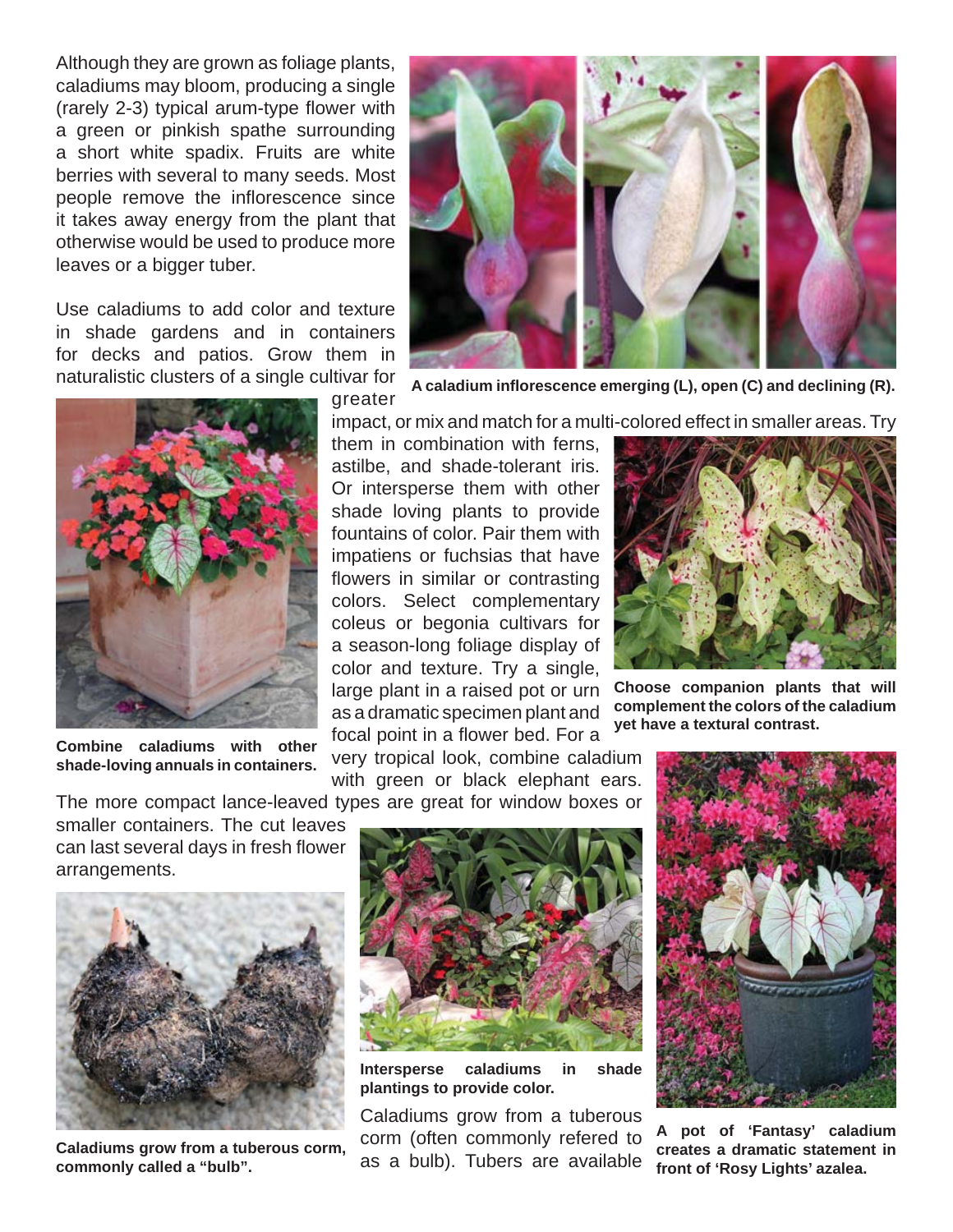in different sizes based on diameter. The larger the tuber, the more leaf buds, so bigger tubers will produce a larger foliage display. Each tuber has a large, central bud surrounded by several small buds (eyes). The central bud will produce the largest leaves, but also suppresses the smaller buds from growing. You can encourage the small buds to grow and produce more, but slightly smaller, leaves by removing the large, central bud by gouging it out with the tip of a sharp knife. Just be careful not to injure any of the surrounding small buds.

In the Midwest, start caladium tubers indoors in spring 4-6 weeks before the average last frost or purchase potted plants. Place the knobby side with the eyes up (both roots and shoots emerge from the top of the tuber) and barely cover with soil. Keep the container in a warm room (70F or warmer) with

bright light. Move the growing plants outdoors – either keep in the containers above ground or sunk into the ground, or

transplant into the ground so the tuber is  $1\frac{1}{2}$ "  $2$ " deep – after the last frost. They prefer a moist, rich, light, well-drained soil, so it is best to amend most soils with plenty of compost or other organic material. In areas with heavy soils it is often better to keep them in containers than to plant them in the ground. Tubers and plants will be damaged by low

temperatures, and the plants will not grow much until temperatures are warm, so don't rush to move them out right away. They do best when soil temperatures are at least 70F, and putting them in cold soil will just encourage the tubers to rot. But high soil temperatures will affect leaf color, so the plants should be mulched in warm climates

to maintain soil temperature below 85F. Traditional cultivars do best in partial shade. Although they will grow in full shade, vigor and color is not as good. There are many newer, sun-resistant varieties that can be grown in part to full sun, especially in cooler, northern areas. Provide adequate

moisture during the growing season so the soil remains evenly moist, but not wet. Caladiums are heavy feeders, so **Caladium 'Thai Beauty'.**

need regular fertilization during the growing season, especially containergrown plants. Use a low-nitrogen or balanced formulation, as too much nitrogen can affect leaf color.

Caladiums thrive in the hot and humid conditions of summer, but will start to droop and lose leaves as temperatures cool. If the tubers are to be kept over the winter in temperate areas, they must be brought in before the first frost (or before soil temperatures drop below 55F). Lift any tubers in the ground, remove most of

**Caladiums thrive in hot and humid conditions.**





**Caladiuims prefer a moist, rich, light, well-drained soil.**



**A caladium started indoors.**



**Keep the soil evenly moist and provide plenty of fertilizer during the growing season.**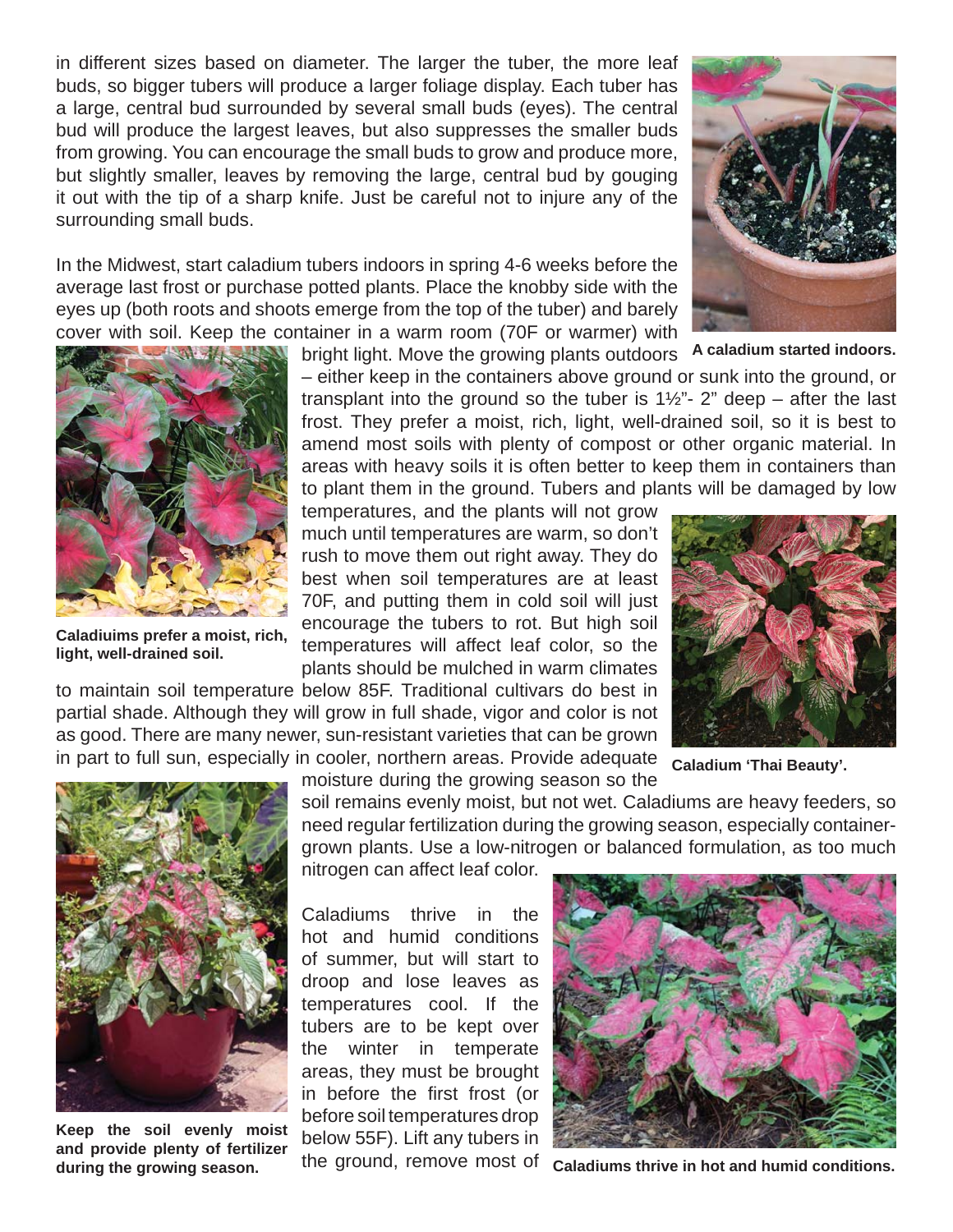the soil, and allow to dry for a week in a warm, shady spot before cutting off the leaves and storing in dry sphagnum moss or a mesh bag under mild conditions (55-60F) for up to five months. Tubers in containers can be brought inside and left undisturbed in the pots for the winter. Allow the growing medium to dry out as the leaves die back. The containers can be kept in bright or dark conditions, but the temperature should never be below 55F. Begin watering again when new growth appears in the spring.

As a houseplant, provide a warm location with bright but indirect light, and lots of humidity. Even indoors, caladiums will enter dormancy after a few months in leaf. When their leaves start to die back, stop watering. Allow the plant to rest and resume watering once new growth starts.

Caladiums have few pest problems, especially in northern areas. Tuber rot – both in storage or once planted – usually occurs under cool conditions, and can generally be avoided by proper storage and planting procedures. Leaf burn or scorch typically occurs on thin-leaved cultivars from too much sun, not enough water, or fertilizer sitting on the leaves. Propagate caladiums by dividing the tubers in spring before potting them up. Cut the tuber into pieces that contain at least one eye or knob; allow the cut pieces to dry for a few days to callous over before planting. All parts of the plant are poisonous if enough is **A caladium grown as a**  ingested and handling the plants can irritate the skin of sensitive individuals.



**houseplant.**

## **Cultivars**

There are thousands of caladium cultivars to choose from; these are some of the more popular cultivars.

| Cultivar              | Type         | Leaf color                                                       | Leaf    | Height    | Sun       | Weeks   |
|-----------------------|--------------|------------------------------------------------------------------|---------|-----------|-----------|---------|
|                       |              |                                                                  | size    | (inches)  | tolerance | in leaf |
| Aaron                 | Fancy-leaved | Creamy white center with<br>white vein and dark green<br>margins | M-L     | $12 - 18$ | some      | 20      |
| Candidum              | Fancy-leaved | White with green veins                                           | M-L     | $12 - 24$ | yes       | 21      |
| Candidum Jr.          | Strap-leaved | White with green veins                                           | S       | $16 - 12$ | some      | 21      |
| Carolyn Whorton       | Fancy-leaved | Pink with red veins and<br>green margin                          | L-XL    | 18-30     | some      | 23      |
| Fannie Munson         | Fancy-leaved | Mainly pink with rose-colored<br>veins traced with light green   | $ L-XL$ | 18-30     | some      | 19      |
| Florida<br>Sweetheart | Strap-leaved | Pinkish-red center with green S<br>edge                          |         | $6 - 12$  | some      |         |













**Aaron**

**Candidum Candidium Jr. C. Wharton Fannie Munson FL Sweetheart**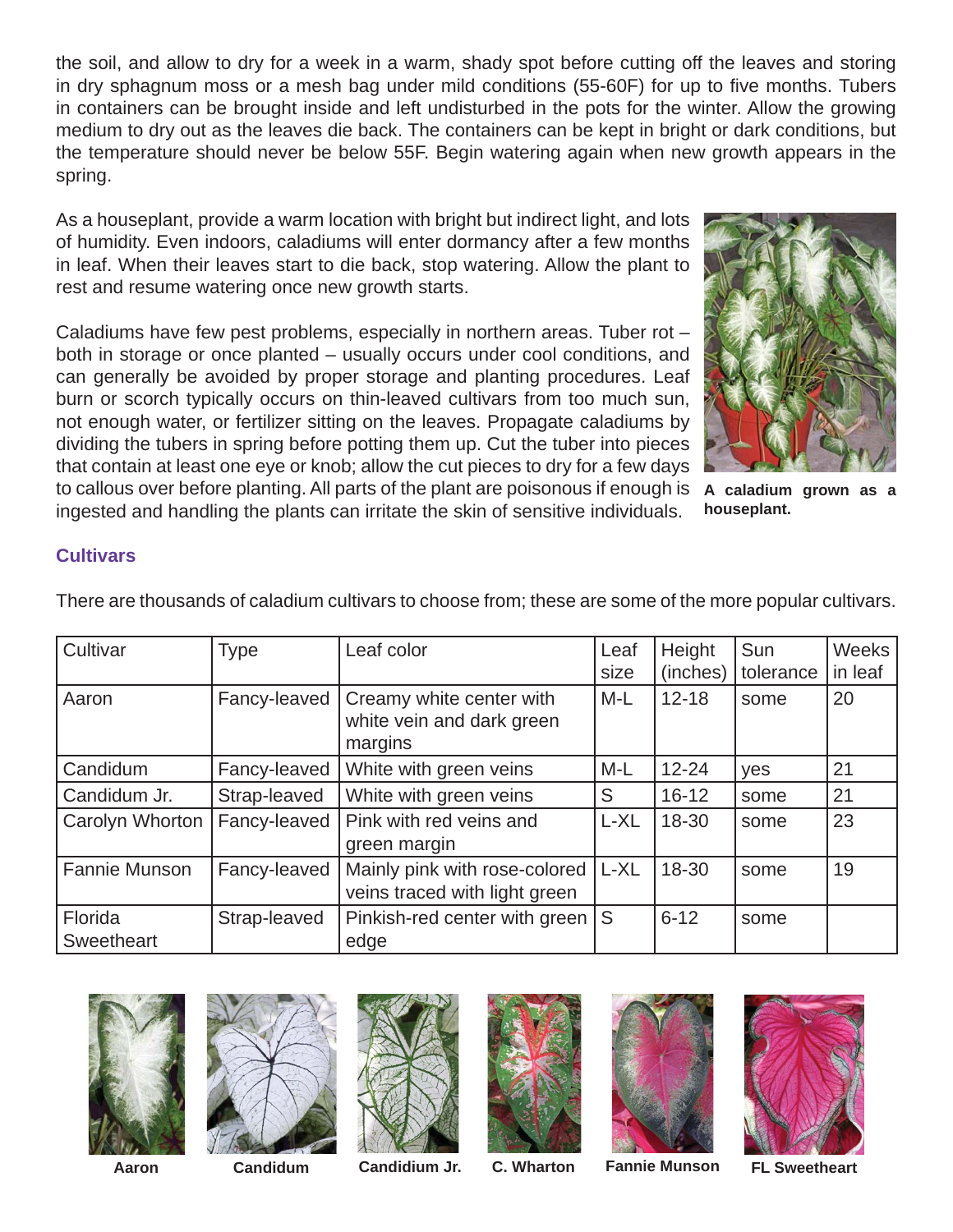| Freida Hemple       | Fancy-leaved | Dark red centers with wide<br>green margins                                         | $M-L$ | $12 - 24$ | yes  | 18 |
|---------------------|--------------|-------------------------------------------------------------------------------------|-------|-----------|------|----|
| Gingerland          | Strap-leaved | Creamy white with red<br>speckles and green margins                                 | $S-M$ | $8 - 14$  | yes  |    |
| June Bride          | Fancy-leaved | Pastel green with lighter<br>veins                                                  | $M-L$ | $12 - 24$ | some | 19 |
| <b>Miss Muffett</b> | Strap-leaved | Lime green to chartreuse<br>speckled with maroon or<br>deep red and often red veins | S     | $10 - 14$ | no   |    |
| <b>Pink Beauty</b>  | Fancy-leaved | Pink with red veins and pink-<br>speckled green margins                             | $M-L$ | $12 - 24$ | yes  | 20 |
| Pink Gem            | Strap-leaved | Salmon pink center grading<br>to green                                              | S     | $6 - 12$  | some | 24 |
| Pink Symphony       | Strap-leaved | Pink with green veins                                                               | S     | 15        | some | 23 |















**Frieda Hemple** Gingerland June Bride Miss Muffet Pink Beauty Pink Gem P Symphony

**Pink Beauty** 

| Postman Joyner         | Strap-leaved | Red with wide, medium<br>green margin                    | M-L   | $12 - 24$ | yes  |    |
|------------------------|--------------|----------------------------------------------------------|-------|-----------|------|----|
| <b>Red Flash</b>       | Fancy-leaved | Dark red with pink spots and<br>wide dark green margins  | L-XL  | 18-30     | yes  | 18 |
| <b>Red Frill</b>       | Strap-leaved | Wavy, red shading to green                               | S     | $6 - 12$  | no   | 21 |
| Rosebud                | Fancy-leaved | Pink center, surrounded by<br>white and edged with green | $M-L$ | $12 - 24$ | yes  | 18 |
| <b>White Christmas</b> | Fancy-leaved | Bright white with dark green<br>veins and margins        | $M-L$ | $12 - 24$ | no   | 19 |
| <b>White Queen</b>     | Fancy-leaved | Pure white leaves with thin<br>red and green veins       | $M-L$ | $12 - 24$ | yes  | 22 |
| White Wing             | Strap-leaved | White with curled edges<br>stippled with green           | S     | 18        | some | 22 |















**Postman J.**

**Red Flash Red Frill Rosebud White Xmas White Queen White Wing**

*– Susan Mahr, University of Wisconsin - Madison*